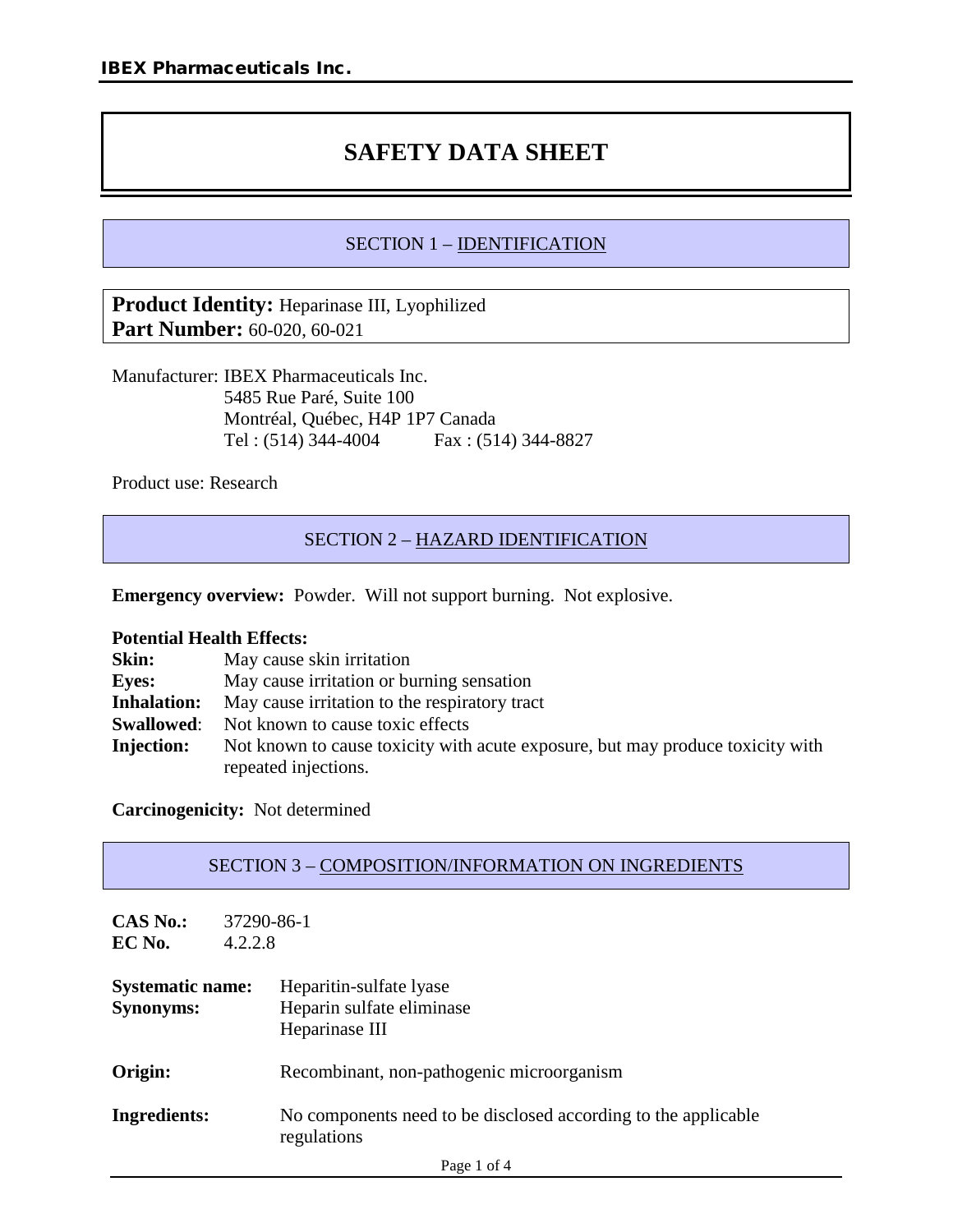# SECTION 4 – FIRST AID MEASURES

| <b>Skin contact:</b> | Flush with copious amounts of water.                                     |
|----------------------|--------------------------------------------------------------------------|
| <b>Eye contact:</b>  | Rinse opened eye for several minutes under running water. Then consult a |
|                      | doctor.                                                                  |
| <b>Inhalation:</b>   | Supply the victim with fresh air; consult doctor in case of complaints.  |
| <b>Swallowing:</b>   | Rinse mouth with plenty of water.                                        |
|                      | <b>On all of the above:</b> Consult a doctor if symptoms develop.        |

## SECTION 5 – FIRE FIGHTING MEASURES

**Suitable extinguishing agents:** Noncombustible.

**Protective equipment:** No special measures required. Prevent contact with skin and eyes

#### SECTION 6 – ACCIDENTAL RELEASE MEASURES

**Person-related safety precautions:** Prevent contact with skin and eyes. Ventilate area. **Measures for environmental protection:** No special measures required.

**Measures for cleaning/collecting:** Spilled material should be carefully wiped up and disposed as biomedical waste as per applicable waste disposal regulations. Wash spill site after material pickup is complete.

## SECTION 7 – HANDLING AND STORAGE

#### **Handling**

**Information for safe handling:** Prevent contact with skin and eyes and prevent inhalation and swallowing. No other special precautions are necessary if used correctly. **Information about protection against explosions and fires**: No special measures required.

**Storage**

**Requirements to be met by storerooms and receptacles:** No special requirements except that product should be stored refrigerated 2 - 8 °C

**Information about storage in one common storage facility:** Not required.

**Further information about storage conditions:** None

**Storage class:** None assigned

**Class according to regulation on flammable liquids:** Void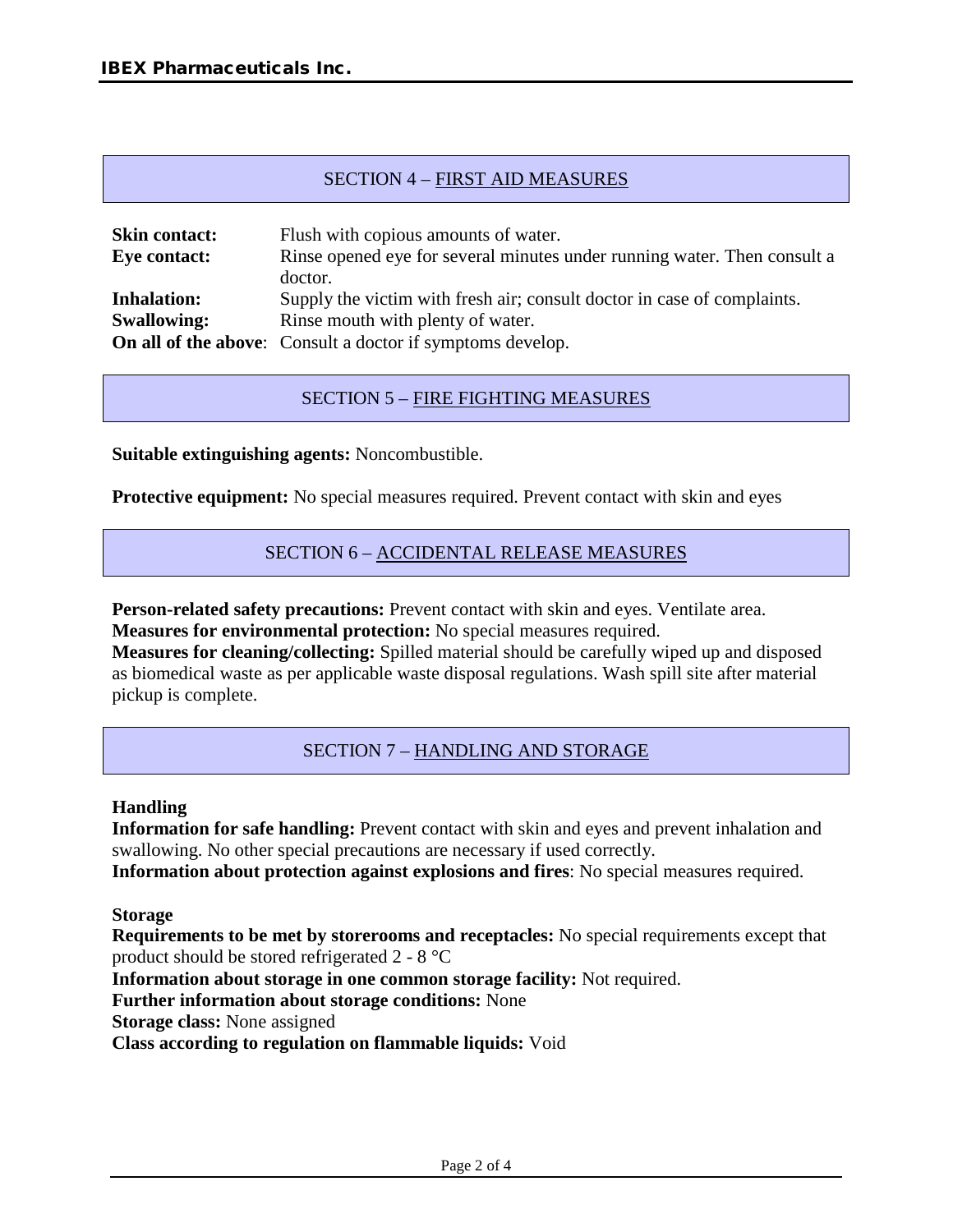#### SECTION 8 – EXPOSURE CONTROLS / PERSONAL PROTECTION

**General protective and hygienic measures:** The usual precautionary measures for handling chemicals and potentially biohazardous materials should be followed. Use clothing sufficient to avoid skin contact. Safety shower and eye wash should be available in proximity.

**Protection of hands**: Use synthetic water resistant gloves.

**Eye protection**: Use safety glasses.

#### SECTION 9 – PHYSICAL AND CHEMICAL PROPERTIES

| <b>Physical form:</b>               | Lyophilized powder in amber glass vial closed with cap covered with<br>aluminum seal. |
|-------------------------------------|---------------------------------------------------------------------------------------|
| <b>Melting point:</b>               | Not applicable                                                                        |
| <b>Boiling point:</b>               | Not applicable                                                                        |
| <b>Flash point:</b>                 | Not applicable                                                                        |
| <b>Flammability:</b>                | Product is not flammable                                                              |
| Danger of explosion: Not determined |                                                                                       |
| <b>Solubility:</b>                  | Heparinase III and ingredients are water soluble                                      |
| <b>Organic solvents:</b>            | $0\%$                                                                                 |
| <b>Solids content:</b>              | 100 %                                                                                 |

## SECTION 10 - STABILITY AND REACTIVITY

**Thermal decomposition / conditions to be avoided:** No decomposition if used according to specifications.

**Dangerous reactions**: No dangerous reactions known.

**Dangerous products of decomposition:** No dangerous decomposition products known.

## SECTION 11 – TOXICOLOGICAL INFORMATION

**Effects of Acute Exposure:** Low acute toxicity expected following inhalation, ingestion,

injection or skin exposure.

The potential eye irritation effects of Heparinase III are unknown and it should be considered to be potentially irritating to the eyes.

**Effects of Chronic Exposure:** Not determined for oral ingestion or skin exposure.

**Development Toxicity:** Not determined

**Reproductive Toxicity:** Not determined

**Carcinogenicity:** Not determined